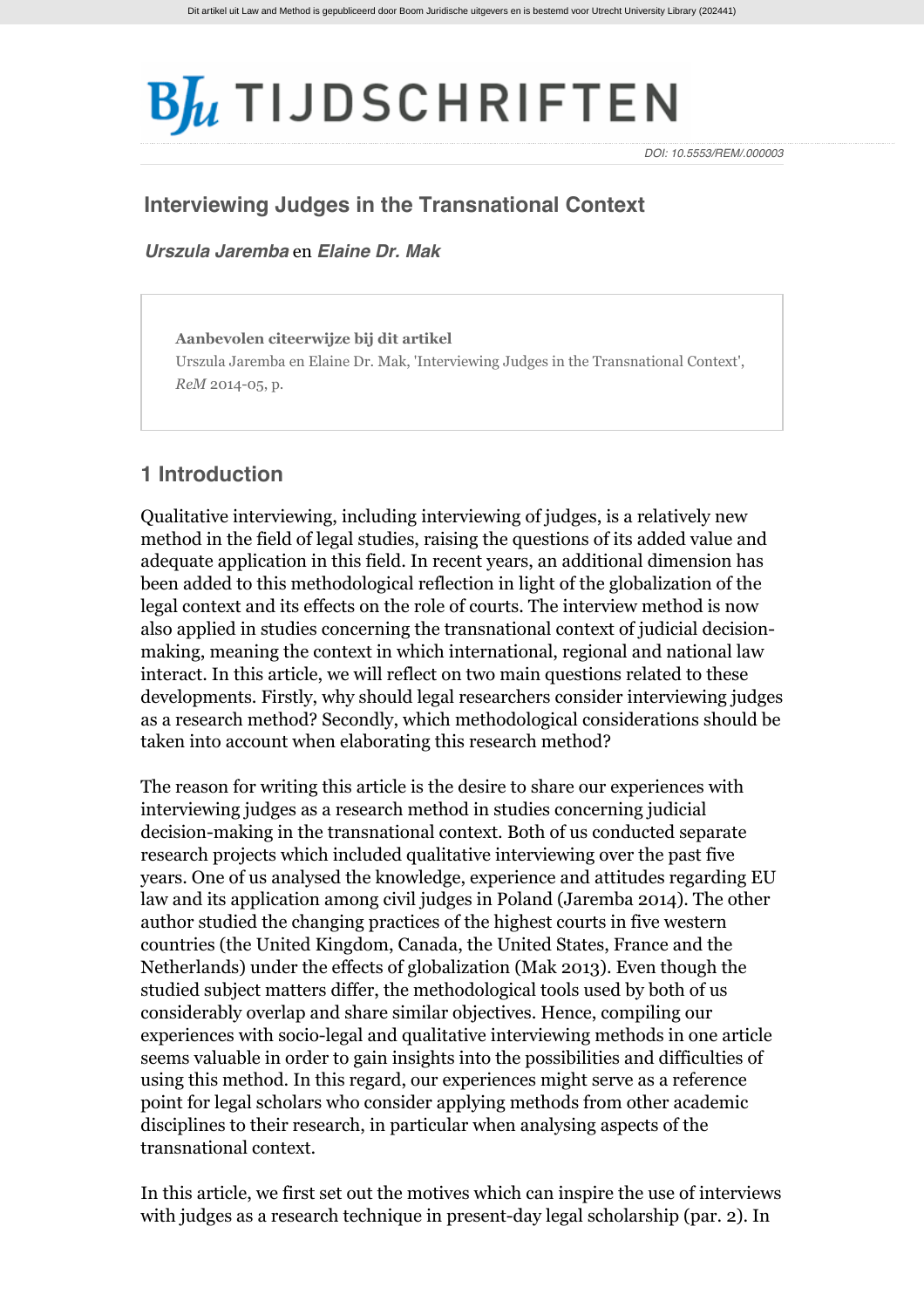light of our personal backgrounds, we focus our analysis on legal scholarship in continental-European systems, in particular the Netherlands, and its development in the globalizing legal context. Next, we take a closer look at the research design required to meet the standards of socio-legal research (par. 3). In this regard, we draw on our personal experiences with the interviewing of judges, as well as from other pertinent examples. In the analysis, we reflect on the main considerations of employing the qualitative interviewing method. Finally, some overall conclusions are presented (par. 4).

# **2 Motives: the emergence of interdisciplinary legal research on judicial practices**

Interdisciplinarity can be described as a methodological approach in which two or more disciplines or perspectives are integrated in one research framework. For instance, legal scholarship and social sciences are combined to result in socio-legal studies (Banakar & Travers 2005, p. 5; Taekema & Van Klink 2011; Schrama 2011). When considering the current research orientation and the research projects conducted at law schools in the Netherlands and to some lesser extent elsewhere in Europe (concerning the UK, see Banakar & Travers 2005), interdisciplinarity seems to be gaining an increasingly important role. Related to this development of interdisciplinary legal research, the use of empirical research methods in the field of legal studies is increasing, in particular the use of the qualitative method of interviewing. Below we will sketch the main aspects of this development (par. 2.1), and describe its implications for the study of the judicial function (par. 2.2).

## *2.1 The increasing interdisciplinarity and empirical orientation of legal research*

Legal scholarship in continental-European systems traditionally consists of a dogmatic analysis of legislation, case law and legal doctrine. This 'internal' law approach (Riesenhuber 2011, p. 125) is still dominant in many law schools in Germany and France, which stand at the basis of this research tradition. In the Netherlands, this approach has remained the most significant one in some areas of legal research, in particular in those areas which are closely connected with legal practice, such as business law, tax law and criminal law. However, legal scholars in the Netherlands have increasingly moved towards the orientation of legal research in the US, which since the 1970s has become increasingly interdisciplinary (Taekema 2011, p. 37). In the context of the Dutch legal scholarship, the 'law and ...' disciplines, which take an 'external' perspective on the law (Riesenhuber 2011, p. 125), have become very significant. This development of interdisciplinary approaches was accompanied by an increased use of empirical research methods, including qualitative interviewing, by legal scholars. As observed by Miles and Sunstein (2008, p. 833), who considered the evolving environment of US legal scholarship, '(...) recently, the appetite for empirical work in general has grown rapidly among law professors, and empirical research within law schools has become so prevalent as to constitute its own subgenre of legal scholarship, "empirical legal studies."' Empirical approaches are frequently applied in research in the fields of 'law and economics' and 'law and society' (Suchman & Mertz 2010).

Which factors can explain this development of interdisciplinary, including empirical, approaches? Larouche argues that challenges to traditional legal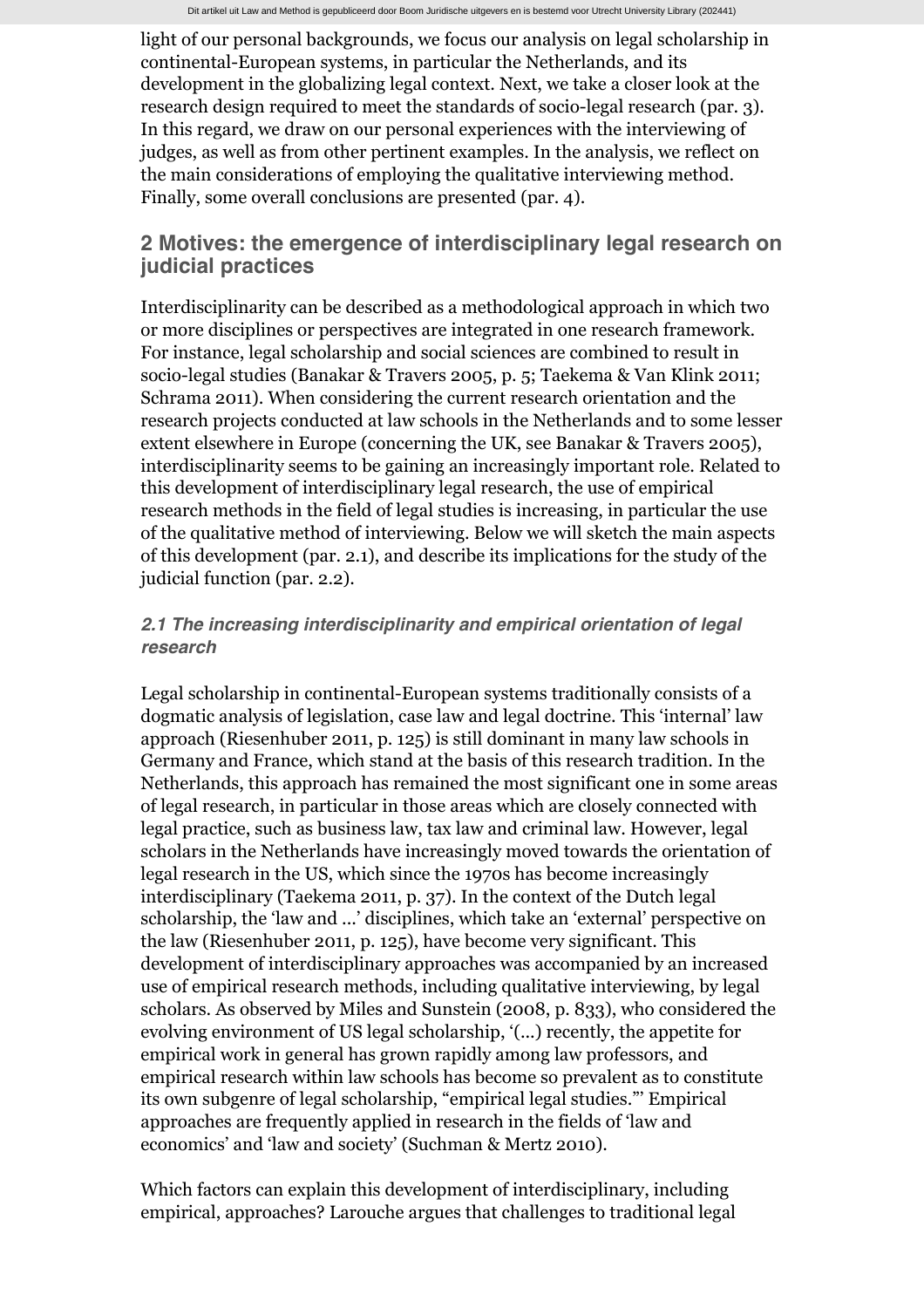scholarship exist currently as a result of long-term socio-economic trends, such as globalization and digitalization, and as a result of the competition for scarce resources for conducting research (Larouche 2012, p. 206). In order to deal with these challenges, Larouche advocates a vision of global legal scholarship, characterized by a post-national, interdisciplinary and empirical orientation of legal research (ibid., p. 207; see also Van Gestel, Micklitz & Poiares Maduro 2012). The post-national focus enables a more abstract study of law, fitting the current intertwinement of legal regimes in the world (Larouche 2012, p. 208- 209). Interdisciplinarity, which can take different degrees (cp. Taekema & Van Klink 2011), allows for the enriching of legal scholarship with the insights provided for example by research in the disciplines of philosophy, political science, economics, sociology, or psychology (Larouche 2012, p. 213-214). An empirical focus, finally, makes it possible to 'recast' the connection of legal scholarship with reality, offering a broader and more direct view than the connection with reality which traditionally exists through the link with legal practice (ibid., p. 215).

The outlined development of interdisciplinary, including empirical, legal research and its relation to socio-economic tendencies are visible in the field of research which is the focus of this article: the socio-legal study of (comparative) judicial practices.

## *2.2 The emergence of a new area of research: (comparative) judicial practices*

In the current context of a developing 'global' legal scholarship, the study of the judicial function, too, invites post-national, interdisciplinary, and empirical approaches. With regard to the post-national aspect of legal research, the Europeanization and internationalization of law have yielded research questions concerning the role of the judiciary in a multi-level legal system with a plurality of legal actors. A post-national perspective is needed, for example, in the study of judicial decision-making in the context of EU law and the European Convention on Human Rights (ECHR). Legal research has been required to address the role, competence, and methods of interpretation used by the European Courts; the role, competence, and methods of interpretation used by national courts with regard to EU law and the ECHR, and the interaction between the European and national courts (Claes 2006; Gerards 2011). Further research has developed concerning the application of public international law in national courts (Betlem & Nollkaemper 2003).

Interdisciplinary, including empirical, approaches to the study of judicial practices have developed initially as a result of the emergence of socio-legal studies since the 1970s. Ground-breaking scholarship in the Netherlands includes the research of Bruinsma concerning the background to civil cases judged by the Dutch Supreme Court (Bruinsma 1988) and to summary proceedings before the Dutch courts (Bruinsma 1995) as well as the research conducted by Barendrecht regarding the guarantee of quality and the leadership role of the Supreme Court in the judgment of civil cases (Barendrecht 1998). In the current context of globalization and increased societal demands, legal scholars have shifted their attention to the role of 'extrasystemic factors' (Lollini 2007) in judicial fact-finding and in the reasoning of judgments. On the one hand, the increased societal call for correct and transparent judicial decisions has triggered analyses of psychological defaults in judicial decision-making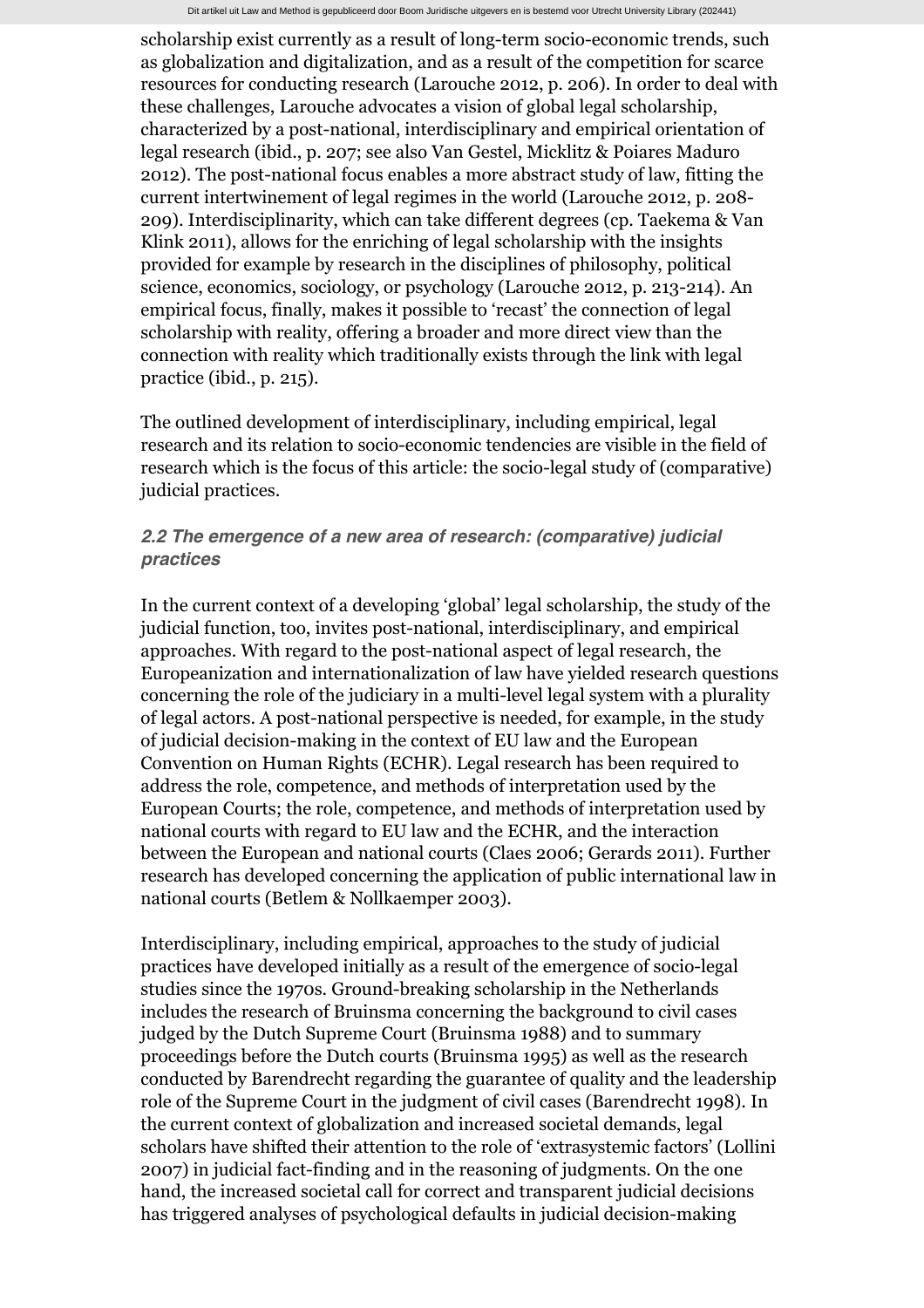(Rassin 2007; Rachlinski 2012; Kapardis 2014), and of the judicial assessment of human behaviour (Van Boom, Giesen & Verheij 2008) and complex evidence (Derksen 2010). In that context, scholars belonging to the New Legal Realism stream embarked on the exercise of statistical testing various hypotheses concerning the role law and politics play in judicial decisions to find out that for instance ethnical origin, gender, personality, and other (demographic) features might have impact on judicial pronouncements (Miles & Sunstein 2008, p. 835- 840). On the other hand, the increased reference to non-binding sources in legal argumentation, including legislation and case law from foreign jurisdictions as well as legal doctrine, has become a topic of interest for comparative lawyers and legal theorists (Markesinis & Fedtke 2006; Hol et al. 2012).

With regard to the method of interviewing, more particularly, in the last decades various scholars have resorted to this method to study different aspects of the judicial function and practice. This method was employed, for example, to assess the questions of: activism at the Court of Justice of the EU (Solanke 2011); judicial independence under political regimes (Hilbink 2008); factors influencing decisions of US family-court judges (Richman 2009); the view of judges on the implementation of sentencing (Beyens, Snacken & Van Zyl Smit 2013); attitudes of Bosnian judges and prosecutors towards the International Criminal Tribunal for the former Yugoslavia (The Human Rights Centre 2000); the impact of training and language competence on judicial application of EU law in Hungary (Tatham 2012); the feminization of the Portuguese judiciary (Duarte et al. 2014); the process of judicial dialogue and learning across borders and judicial internationalization (Lazega 2012); or the impact of court organization on judicial decision-making (Cohen 2002).

All in all, this overview demonstrates that the area of legal scholarship engaged with judicial practice has witnessed a complex and comprehensive contextual and methodological development in the recent decades. These changes call for a further reflection on the interdisciplinary and empirical research methodology, in particular the predominant method of interviewing in this area.

# **3 Methodology: possibilities and challenges of interviewing judges in the transnational context**

We will first present an overview of social-scientific approaches to qualitative interviewing. Next, the use of this technique in our research projects will be outlined.

# *3.1 General overview: social-scientific research paradigms and research methods*

Philosophies of science present different and competing accounts of what constitutes a scientific method and methodology (Seale 2004, p. 8-17). By and large, there are three general research paradigms in the field of social sciences: post-positivism, critical theory, and interpretivism (Willis 2007, p. 8). The first paradigm is based on the assumption that only neural (objective), empirical and scientific method can reflect the truth about our social reality. The critical theory, which focuses on the issue of power relationships in societies and the impact thereof is based on critiquing and changin[g society](http://www.bjutijdschriften.nl/tijdschrift/rem/2014/05/RENM-D-13-00002) as such, instead of only trying to understand or explain it (see further ibid., p. 81-91). Finally, interpretivism, which is directed against positivism and empiricism, is based on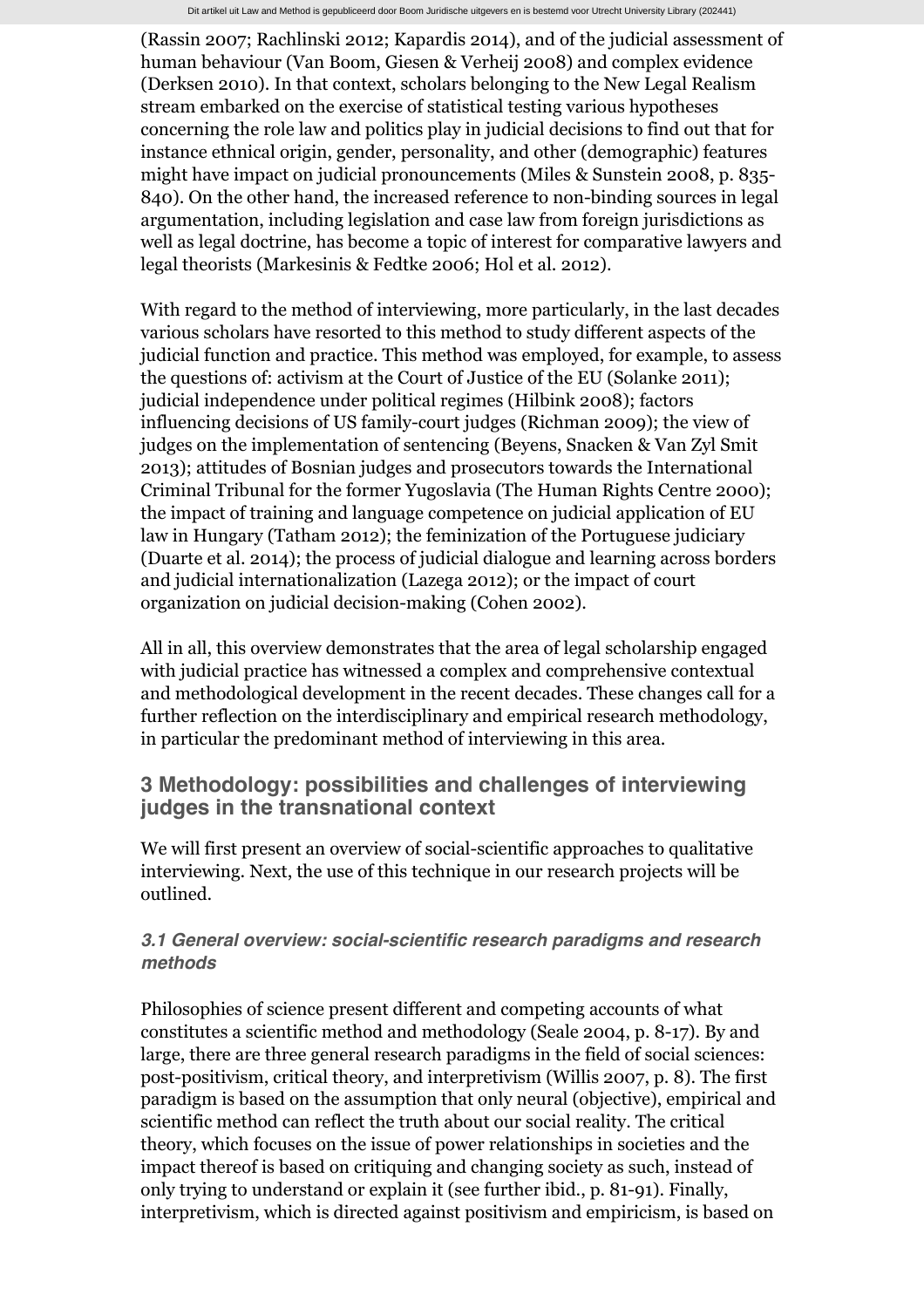the ideas of rationalism and relativism (ibid., p. 48). Interpretivists, among whom we count ourselves, believe that the reality as we know it is socially constructed and that the pre-existing thoughts and views of researchers themselves influence and shape research (ibid., p. 96).

Within the above-mentioned research paradigms a variety of quantitative and qualitative methods are available and used by researchers. In the pragmatic approach, which prevails in contemporary socio-legal scholarship, quantitative and qualitative methods can be combined and their results integrated in a single research project. Quantitative methods that are resorted to are for instance surveying and statistical analysis of data. Qualitative approaches, which produce descriptive data, include ethnographic research (case study), historical study or content analysis. In those latter examples, the research techniques and tools that are usually employed are interviewing (fully structured, semi-structured or unstructured), participant observation or document analysis (Banakar & Travers 2005, p. 14). Qualitative interviewing constitutes a very common research technique in the field of social and cultural research (Seale 2004; Maxwell 2005) but it also gets increasingly more attention in other disciplines, including legal scholarship.

The interviewing of judges, as a research approach, fits in the described development of interdisciplinary and empirical research concerning judicial practices. Based on the experiences obtained in our own research projects, we will address several considerations attached to this approach. These considerations include (1) the role of interviewing in the empirical research methodology, (2) access to and representativeness of the group of respondents, (3) using the semi-structured interview technique, (4) transcription of the data and the added value of the interviews in the analysis. The description of the methodological choices made in our research projects will clarify how these aspects can be made more concrete and which difficulties need to be tackled in this regard.

## *3.2 The role of interviewing in the empirical research methodology*

In the framework of a doctoral research project concerning the functioning of Polish civil judges as decentralized EU judges (Jaremba 2014) an interdisciplinary approach that integrated both legal and empirical research methods was used. The ultimate aim of the project was to find out how familiar the judges are with the legal order of the EU, what their experience is with resorting to and applying it in the daily practice, and which attitudes judges have towards EU law. From the pragmatic point of view, the project's aim was to determine how the concerned judges experience (if at all) the application of EU law in practice, and whether there are any factors that hamper the application of EU law by them.

The Polish project adopted the methodological scheme which was developed for a parallel project conducted for the Netherlands and Germany (Nowak et al. 2011). The empirical phase was of a twofold nature and was based on a mixed approach, that is to say both quantitative and qualitative methods were integrated in one project. The choice for combining these methods was underpinned by the complementarity argument in accordance with which the mixed approach is used in order to seek elaboration, enhancement, illustration, and clarification of the results obtained in one method in terms of the results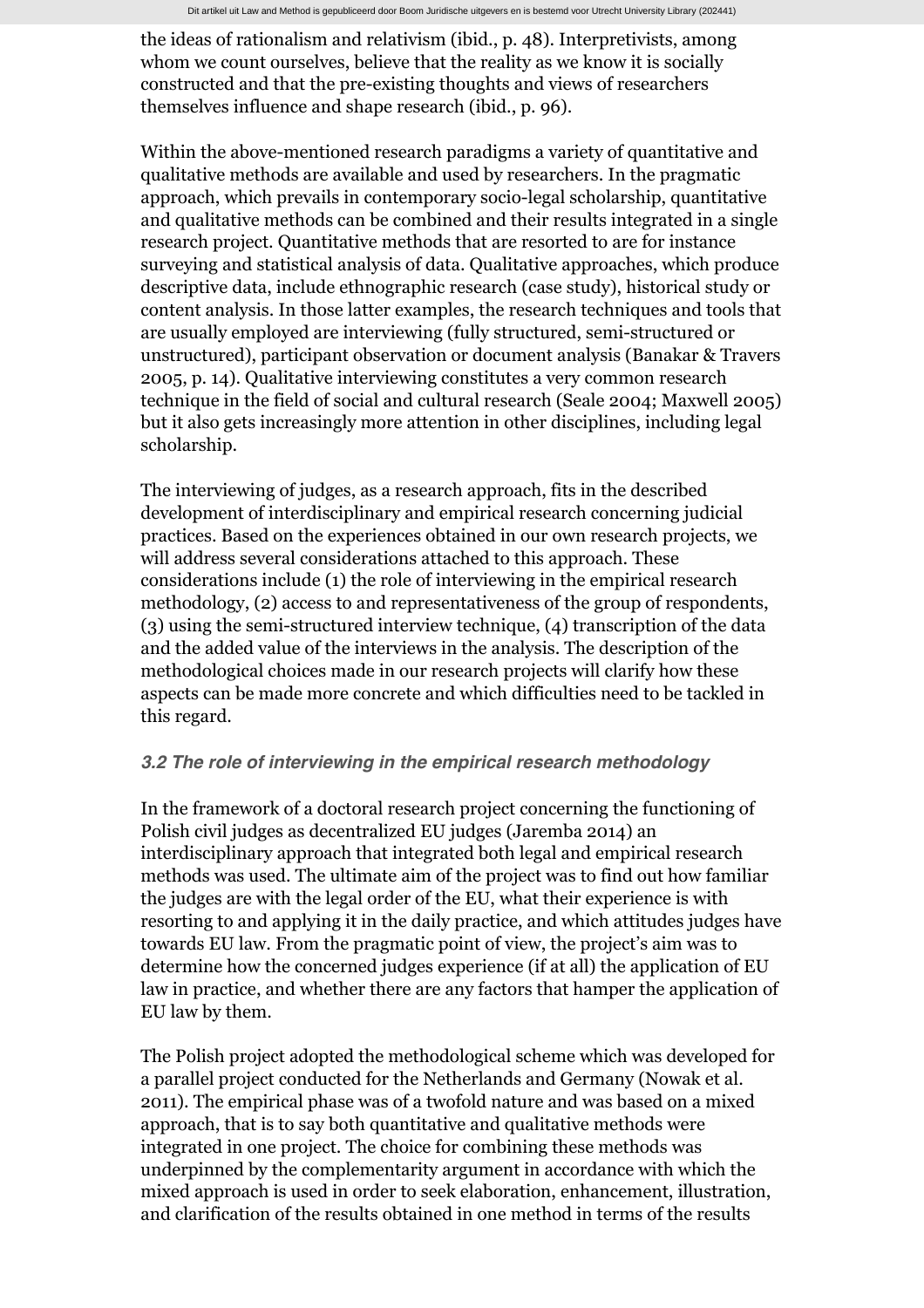from another. The research approach consisted of the distribution of an extensive questionnaire among the judges, and subsequently, conducting interviews with those judges who in the questionnaire gave their consent to be interviewed. The questionnaire was distributed among judges of ordinary courts of first and second instance (district and regional levels) and more precisely their civil chambers, including commercial, labour and social security chambers. Appeal courts, the Supreme Court and administrative courts judges were excluded from the survey group (see further Jaremba 2014). The second part of the research, which is of our main interest here, was based on qualitative interviewing. This stage was completed in July 2010, and comprised twenty-five in-depth, semi-structured interviews with judges who originated from courts located in provincial, medium-size and large cities and represented different court chambers of first and second instance courts. They represented both sexes and different age ranges.

Interviews with judges were used as well in a post-doctoral research project concerning the changing role and working methods of highest national courts in five western legal systems (the United Kingdom, Canada, the United States, France and the Netherlands) under the influence of globalization (Mak 2013). The aim of the research was to find out why judges study legal sources which originated outside their own national legal system and how they use arguments from these sources in deciding domestic cases. Through interviews with thirtythree judges in the selected systems, the research aimed to clarify which individual approaches of judges exist with regard to the use of foreign law in judicial decision-making, and how these approaches affect the deciding of cases. Since judicial deliberations are not public and not all considerations made by individual judges are revealed in the judgments of the selected highest courts, talking to the judges themselves was required to establish which personal approaches of judges exist and how influential these approaches are with regard to the use of foreign legal materials in specific courts. The selection of courts took into account similarities and differences which might exist based on (1) the legal tradition in which the highest courts function (common law or civil law), (2) the competences of review, composition and caseload of the courts, and (3) the expected differences in leadership of courts in transnational judicial dialogue on the basis of the size of the legal system in which the court functions and genealogical or linguistic connections with other legal systems.

In the highest courts project, the qualitative method of analysis was preferred over the possibility of a quantitative study. Indeed, as the number of judges on the highest national courts is limited, the collection of reliable quantitative data would require the cooperation of almost all judges on a specific court. This would have been very difficult to achieve. Moreover, the qualitative interview methodology used for the research had the advantage that it enabled participants to express themselves with more nuance than would have been possible in a quantitative anonymous questionnaire approach (see, e.g., Flanagan & Ahern 2011, who used a survey in their research on common law supreme courts; Darbyshire 2011, who used the methods of interviewing and observation with regard to a selected representative sample of judges). Also, the use of interviews as a research method made it possible to ask additional questions, which helped to better interpret the obtained answers. In order to assess its reliability, the information obtained through the interviews was linked to an analysis of case law and other sources which provide information concerning judicial approaches, such as public lectures.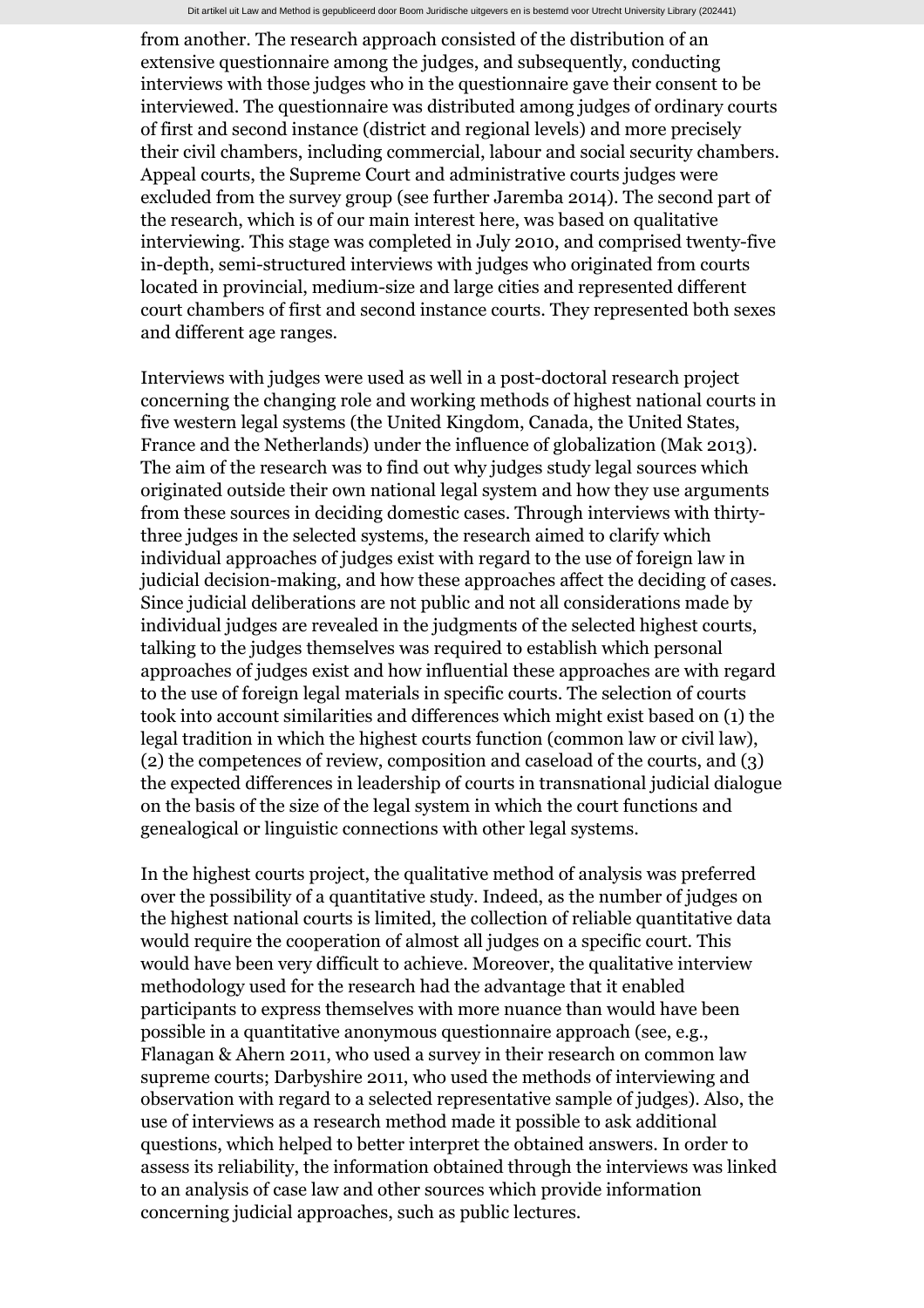Dit artikel uit Law and Method is gepubliceerd door Boom Juridische uitgevers en is bestemd voor Utrecht University Library (202441)

#### *3.3 Access to and representativeness of the group of respondents*

In our projects, the consent to participate in the interview was entirely voluntary and non-binding. In that sense, the empirical projects were very dependent on the willingness of judges to cooperate and share their experience and views on EU law and foreign law respectively. In order to compensate for possible flaws concerning the representativeness of the groups of respondents, the interview method was applied alongside other techniques. In particular, we used the method of triangulation, that is: the use of several research methods in order to check results (Maxwell 2005, p. 93-96).

With regard to the EU law project, it proved very difficult to gain access to the judiciary. Ultimately, the National School of the Judiciary and Public Prosecution facilitated access to approximately 500 judges in five selected judicial units across the country, out of a total of eleven units, who were invited to take part in the quantitative survey. Furthermore, twenty-five interviews were organized. Assumingly, the sample was burdened with the problem of selective non-response bias (Lahaut et al. 2002) which implied that only those judges who are experienced and interested in EU law would participate in the empirical part of the study. However, the results of the research suggest that concerns in this regard were to a large extent ungrounded. As a matter of fact, the majority of the participating judges did not have any or had limited knowledge of EU law and experience with its application.

In a similar manner, a challenge for the research project on western highest courts was to obtain a sufficiently large and sufficiently representative number of respondents. Concerning the number of interviewees, the large number of judges in the highest courts of the Netherlands and France required that a preselection was made, aiming at a representation of judges from the different highest courts and from the chambers in these courts. Academic contacts of the researcher were able to provide an introduction or recommendation of the project, which helped to gain access to the judges of the examined courts. Furthermore, judges in the highest courts which were approached in later stages of the research, including Canada, the United States and France, may have been persuaded by the fact that their peers in the United Kingdom and the Netherlands had participated in the research project already. Concerning representativeness, it is fair to assume that highest court judges who take a favourable position towards the use of foreign law have been more willing to participate in the research than judges who oppose this practice or contest its usefulness. Still, the collected information shows that judges with a favourable as well as judges with resistant views towards judicial internationalization were represented. Furthermore, since the aim of the research was not to point out quantitative occurrences of the use of foreign law but to describe and analyse the different aspects of the development of the practices of the highest courts, the possible overrepresentation of one 'type' of judges does not seem to pose a problem.

#### *3.4 Using the semi-structured interview technique*

In both projects the interviews took the form of in-depth, semi-structured conversation (see Jones 2003) with the judges. This technique allowed for flexibility and a conversational way of communication. Also, this technique provided the possibility to focus on those matters which were most relevant for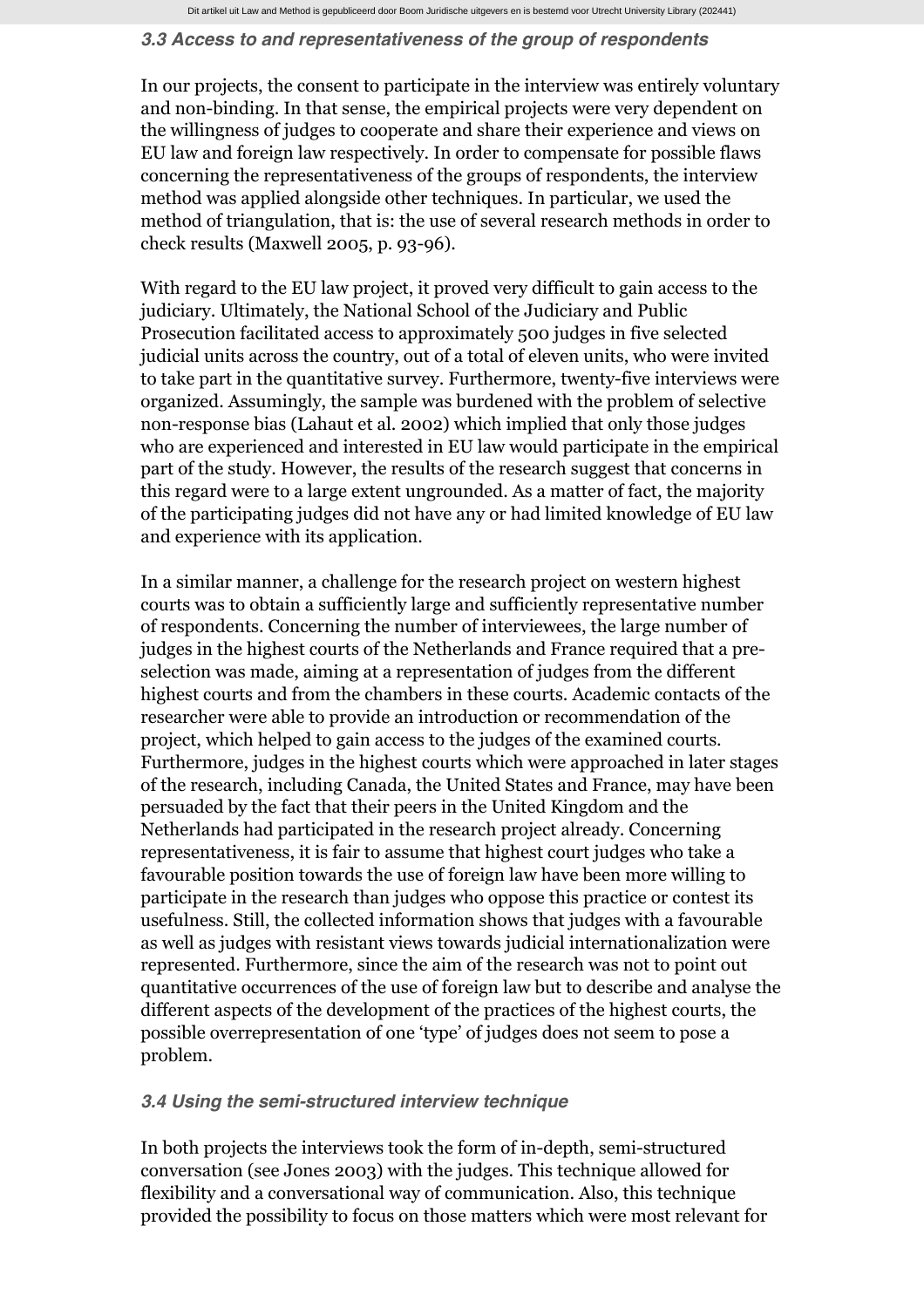the concerned judge (De Leeuw 2008, p. 317). Qualitative, semi-structured interviewing fits particularly well in the interpretivist research approach that aims at the understanding of socially-constructed reality and human action in specific contexts.

In the Polish project, prior to the interviewing process a list of open questions that touched upon the issues of experience of the judges with EU law, their knowledge of EU law, and their attitudes towards the role which the EU law places on them was prepared. The interviews took between approximately one and two hours. Most of the interviews were recorded. However, several judges did not give their consent to be recorded. During those interviews notes were taken. The sample of judges included those having wide experience with the application of EU law but also those having no experience at all. Likewise, the way the judges assessed their knowledge of EU law ranged between being incompetent in this field, and having an extensive knowledge in that regard. It is against this background that the semi-structured and open-ended technique offered a considerable room for manoeuvring during the interviews, depending on the personal background, knowledge and experiences with EU law of the considered judge. Furthermore, semi-structured interviews made it possible to get answers to the questions but also the reasons for those answers. Also, this technique offered the freedom to explore specific views or opinions in more detail and allowed to touch upon sensitive issues. The obtained results support the view that qualitative (semi-structured) interviewing makes it possible to understand the dynamics of the process, and to investigate in detail the social schemes, informal context, and other variables that other methods do not seem to be capable of capturing. The use of in-depth and semi-structured interviews also permitted to draw attention to the specific problems judges experience with EU law, and hear their recommendations as to the possible improvements in the system that would facilitate and ease their functioning.

In the highest courts project, a semi-structured interview technique was chosen as well. This choice was made in order to obtain as much useful information as possible, while at the same time allowing for the comparison of results related to individual judges, to specific courts and to specific legal systems. The interview questions focused on several main lines of inquiry. These concerned (1) the personal experiences of the judges with international and foreign elements in their decision-making, (2) the judges' participation in the international relations of their court, for example, through judicial networks and exchanges between courts, (3) the types of foreign legal materials used in the judges' decisionmaking, and the practical aspects of the search for and the use of these materials, including the role of judicial assistants, litigants and legal counsel and academics, (4) the judges' personal background, including legal training and professional experiences before being appointed on the highest court, (5) the judges' perception of their role in the balance of powers at the national level and in the global legal context. Questions based on these themes were brought up during the interviews, while flexibility in the formulation and the sequence of questions was allowed. A central concern in the interview design was to create an atmosphere in which the judges would feel free to express their personal views. For this reason, the judges were informed that any information used in publications would be non-attributed. Furthermore, no interviews were taperecorded. Most interviews lasted between 45 minutes and one hour and took place in the offices of the judges.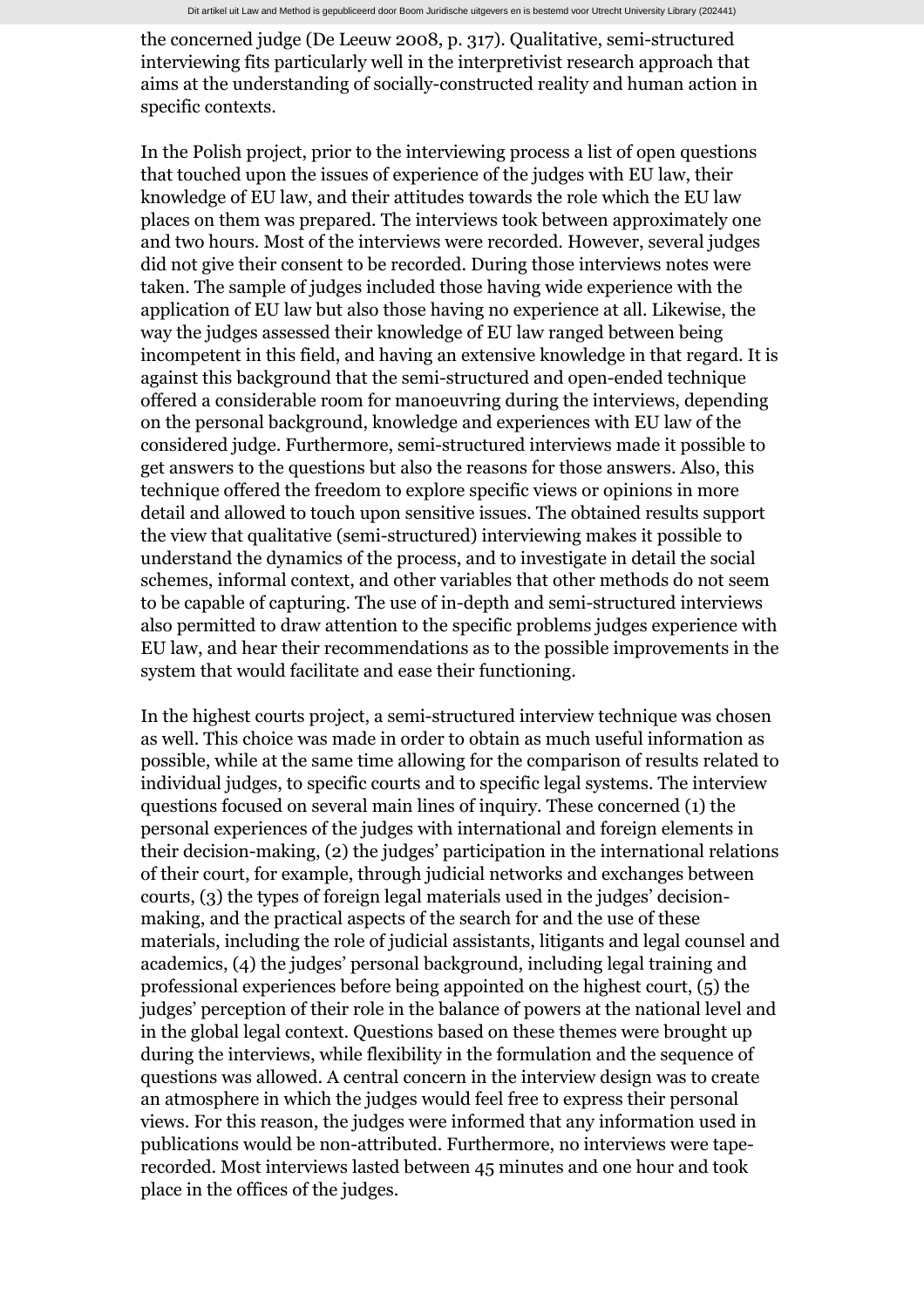The transnational aspect of the research projects entailed that travelling was included, requiring a considerable amount of communication and planning in advance. Moreover, the projects were dependent on the language skills of the researchers. Concerning the EU law project, proficiency was required in Polish for the interviews with judges and in English for the report on the results and the cooperation with the researchers in the related project on the Netherlands and Germany. Proficiency in Dutch, English and French was needed with regard to the highest courts project.

#### *3.5 Transcription and analysis of the research data: the added value of the interviews*

Qualitative interviewing requires high costs and time investment and features different obstacles of technical and practical nature, such as for instance the choice between writing down the gained information and recording it. In case of the latter option, the researcher should take into consideration the possibility that the consent to be recorded is refused. If a researcher chooses the former option, he must be aware that some elements of the interview may go unnoticed. Next to that, interviewing judges in different countries located on different continents implies high financial costs due to the necessity of travelling. Our experiences show that the costs attached to qualitative interviewing, in particular in a transnational research project, are considerably higher than those attached to the quantitative survey method. Finally, the time required for qualitative interviewing and its further analysis is considerable. Those are by no means the largest stumbling blocks related to this approach, but they should nevertheless be taken into consideration by researchers.

In the Polish project, the interviews were transcribed after the meeting with the judge and analysed with the aim of locating common patterns. The transcribed texts of interviews assisted greatly with locating statements and opinions reflecting social schemes, and looking for common phenomena that would allow the generation of a theory. Interviewing proved to be an excellent technique that facilitated getting to know the judges personally, and observing them as they constructed their own understanding of EU law, and its place in the legal order. It also allowed the development of clarifications and explanations of the quantitative results which were gained by the means of the questionnaire, and a further identification of the problems attached to the functioning of the judiciary in the context of EU law. For instance, the quantitative data showed that judges suffer from the lack of knowledge of EU law. The interviews allowed exploring this issue and the reasons of the lack of this knowledge but also the way the problem of knowledge could be solved. In a similar vein, the quantitative data illustrated that many judges have very limited experience with the application of EU law. The interviews delivered the reasons of this situation and further insights into this issue. It occurred that, for instance, private parties are not very active in bringing EU law issues to the court, or that the judges treat EU law as a somewhat abstract and irrelevant aspect of adjudication, or that simply judges do not have enough time to engage with EU law. Moreover, interviews made it possible to explore the nature of concepts that were lost in the quantitative approach, such as frustration, anticipation or indifference. The vivid presence of the human factor can be interpreted in two opposite ways. On the one hand, seeing the emotions judges showed regarding specific legal issues allowed to indicate those problems attached to the functioning of the judiciary in the context of EU law which the judges find mostly impeding in their work. On the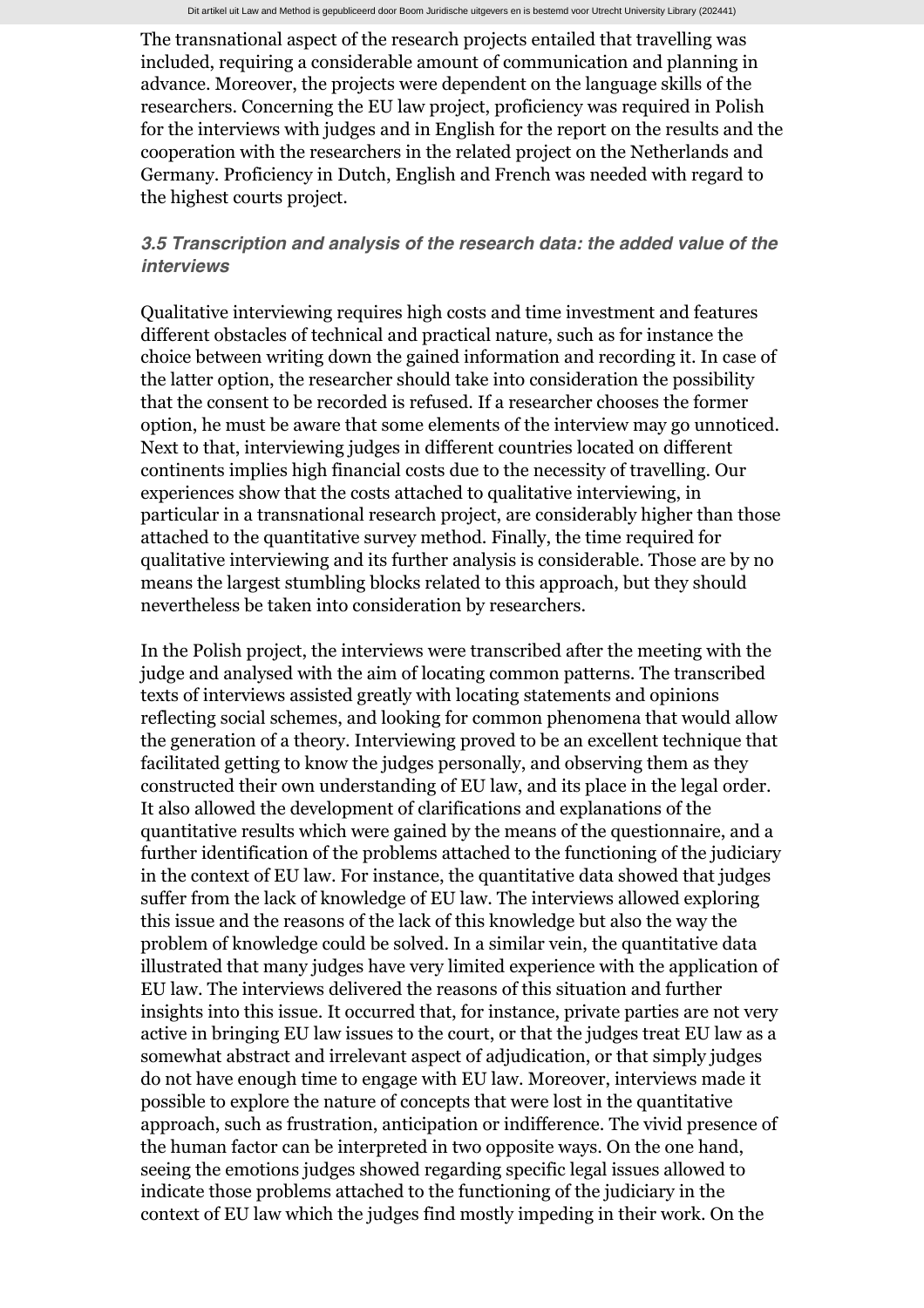other hand, it brought along the risk of losing the focus in the interview, and posed a challenging question regarding the manner in which those emotions can be translated, if at all, into the judicial practice, whether they are relevant from the legal point and how they should be integrated in the framework of the entire research (see Schrama 2011, p. 159-161). Furthermore, qualitative interviewing not only provided a contextualized understanding of judicial experience with EU law, but also delivered invaluable insights into the cause-effect relationships of the way in which judges fulfil their function. The interviews illustrated, for instance, how the (lack of) knowledge of EU law and experiences with the application of it influences the attitude judges have towards EU law and the EUlaw-related tasks they are supposed to fulfil. Those judges having limited experience with EU law had a somewhat sceptical or anticipating attitude towards it. Those having a very extensive experience with EU law, had a very *daily business* attitude towards the role EU law places on national judges. Furthermore, the interviews pointed to the way factors such as, *inter alia*, relationships with colleagues or the daily 'operational context' (Bell 2006, p. 30) influence the fulfilment of EU-law-related tasks. In other words, the interviews facilitated with interpreting and understanding individual experience of the judges with EU law.

In the highest courts project, notes made during the interviews were typed out as soon as possible afterwards. Mostly, this was done on the same day or on the day after an interview had taken place. The notes of each interview were organized by connecting them with the selected themes of the research and compiled in a country report for each of the examined jurisdictions. In the country reports, preliminary observations were made, including an indication of whether an expressed view was shared by several judges or seemed to be exceptional in the studied court. Furthermore, retrieved public information about the examined courts was connected with the interview results. The country reports formed the basis for the description and comparative analysis of the practices of the highest courts in several academic articles and finally in a book (Mak 2013). Draft versions of these articles and of the book were sent to the interviewed judges for approval and comments. In order to ensure the accuracy of the depiction of the courts and legal systems, further feedback was asked of academic scholars from each of the examined jurisdictions. The comparative and empirical research revealed that a judge's personal approach is a highly determinative factor as regards both the influence granted to binding foreign legal sources, such as international law and EU law, and the use of non-binding foreign legal materials, such as foreign case law, in the deciding of cases. The interviews clarified that individual judges have an important influence on the way in which foreign law is used in their court. Relevant aspects are their involvement (or not) in transnational judicial networks and their interest (or not) in foreign law. The judges also outlined how foreign law is used in the judicial deliberations and reasoning in their court. This information revealed that judges often consider persuasiveness of arguments to be more important than the formal legal status of the sources presenting these arguments. In this regard, individual approaches to judging determine whether judges consider it appropriate or not to use nonbinding foreign law in their decision-making. Furthermore, the research clarified that the reference to non-binding foreign sources depends on three main factors: language, tradition and the prestige of foreign courts. The absence of a systematic approach in this context makes judges vulnerable to criticism of 'cherry picking', meaning the practice of only citing those foreign sources which support the desired outcome of a case.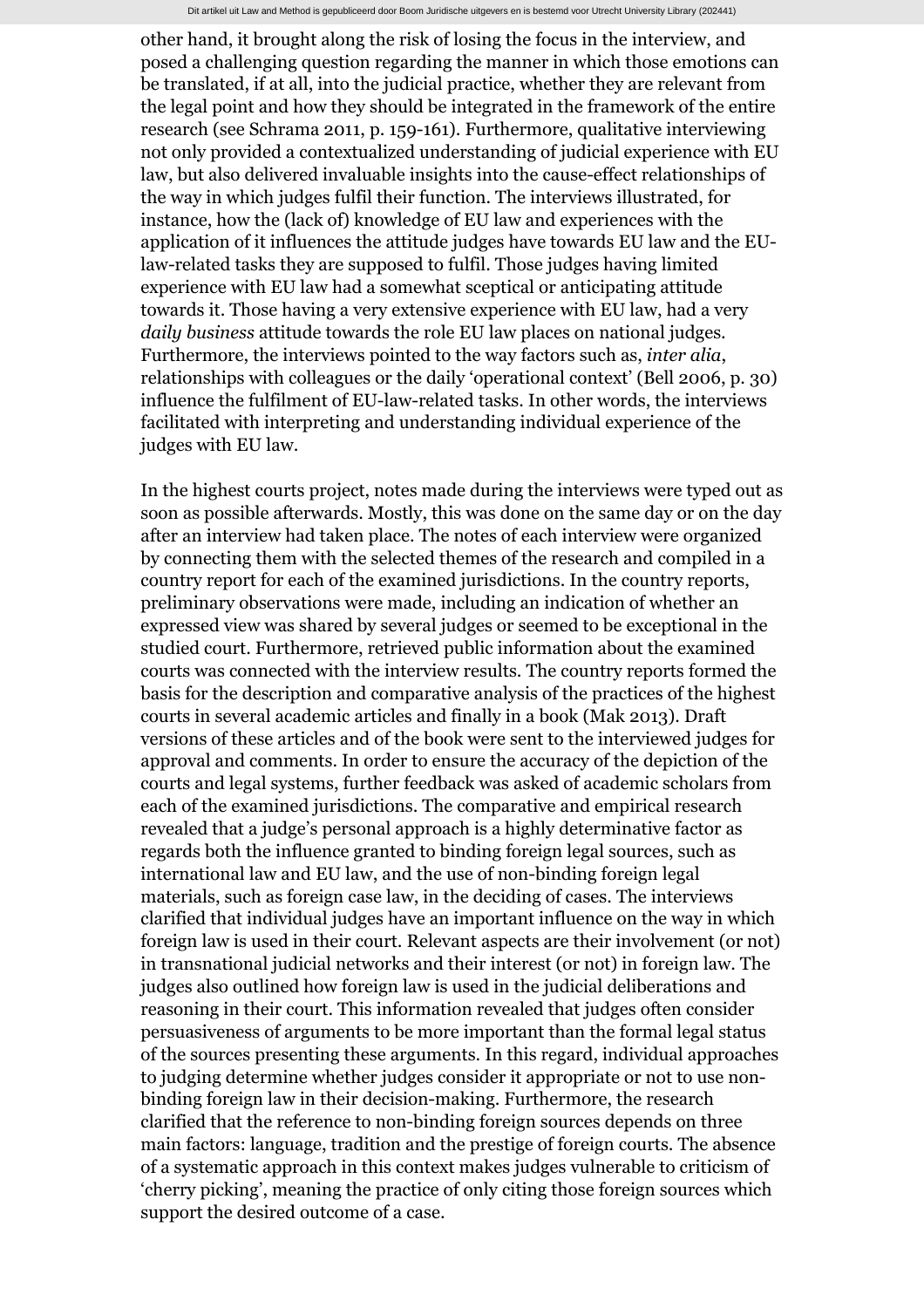# **4 Concluding remarks**

Our experiences with qualitative interviewing show that it is a challenging but also very motivating exercise with a great added value and the potential to enrich legal studies as a complementing method to the classic doctrinal approach. Undoubtedly, no single perspective or methodological approach can reflect a complete picture of the object which is under scrutiny. This is especially true if the object of study concerns a 'moving target', in our projects: to find out how national judges receive and perceive the legal order which is evolving beyond their own state legal system. Still, qualitative interviewing has brought us in the middle of the judicial environment, and has allowed us to learn what it really means to be a judge. It made it possible to identify what and how judges really think, and how they work. It facilitated looking behind the scenes of the formal law and indicating those factors which influence the daily judicial decisionmaking, which normally would go unnoticed since they cannot be detected by means of purely legal analysis. In our opinion, this approach is particularly valuable in the increasingly internationalized legal context and in light of the related development of 'global' legal scholarship.

However, our experiences with interviewing judges show that there are various aspects attached to this method that must be taken into consideration. Indeed, qualitative interviewing comes with a price tag, mostly in the form of ensuring representativeness and overcoming various technical obstacles. As plausibly observed by Jones (2003, p. 259), '(...) an interview is a complicated, shifting, social *process* occurring between two individual human beings, which can never be exactly replicated.' Our experiences also feed the discussion presented by Banakar and Travers (2005, p. 5), who point to different aspects of interdisciplinarity which have given rise to concerns in scholarly circles. Indeed, further reflection is needed concerning the development of interdisciplinary legal scholarship in order to meet criticism of doctrinal legal researchers who feel that this approach threatens the authority of the legal discipline. Moreover, interdisciplinarity requires broader competences and skills, and this can pose a significant obstacle to legal researchers.

While acknowledging these pros and cons, we hope to have shown in this article that qualitative interviewing has potential as a research method for legal scholars in the research field of (comparative) judicial practices and for legal scholarship more generally. We feel that interviewing judges had a great added value for our own research projects and constituted a very rewarding and engaging exercise.

References

#### **Banakar & Travers 2005**

R. Banakar & M. Travers (eds.), *Theory and Method in Socio-Legal Research*, Oxford: Hart Publishing 2005.

#### **Barendrecht 1998**

J.M. Barendrecht, *De Hoge Raad op de hei: kwaliteitsbewaking en leiding over de rechtspraak door de civiele cassatie: een analyse en denkrichtingen voor de toekomst*, Deventer: W.E.J. Tjeenk Willink 1998.

#### **Bell 2006**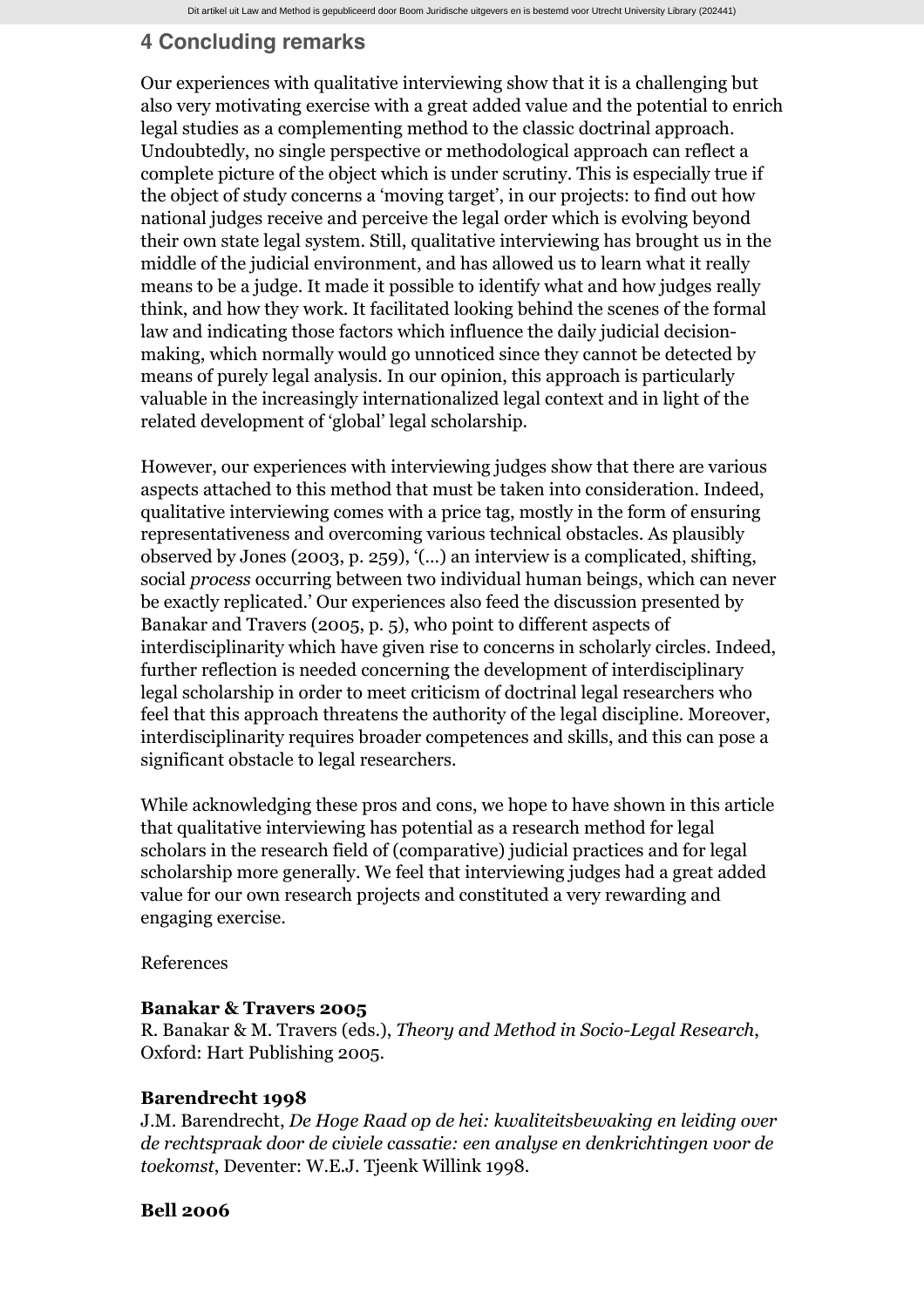Dit artikel uit Law and Method is gepubliceerd door Boom Juridische uitgevers en is bestemd voor Utrecht University Library (202441)

J. Bell, *Judiciaries within Europe: A Comparative Review*, New York: Cambridge University Press 2006.

## **Betlem & Nollkaemper 2003**

G. Betlem & A. Nollkaemper, 'Giving Effect to Public International Law and European Community Law before Domestic Courts: A Comparative Analysis of the Practice of Consistent Interpretation', *European Journal of International Law* 2003, p. 569-589.

## **Beyens, Snacken & Van Zyl Smit 2013**

K. Beyens, S. Snacken & D. van Zyl Smit, 'Truth in (the implementation of) sentencing: Belgium and elsewhere', in: T. Daems, D. van Zyl Smit, S. Snacken (eds.), *European Penology?*, Oxford: Hart Publishing 2013, pp. 263-282.

## **Van Boom, Giesen & Verheij 2008**

W.H. van Boom, I. Giesen & A.J. Verheij (eds.), *Gedrag en privaatrecht. Over gedragspresumpties en gedragseffecten bij privaatrechtelijke leerstukken*, The Hague: Boom Juridische uitgevers 2008.

## **Bruinsma 1988**

F. Bruinsma, *De Hoge Raad van onderen*, Zwolle: W.E.J. Tjeenk Willink 1988.

#### **Bruinsma 1995**

F. Bruinsma, *Korte gedingen: een rechtssociologisch verslag*, Zwolle: W.E.J. Tjeenk Willink 1995.

#### **Claes 2006**

M. Claes, *The National Courts' Mandate in the European Constitution*, Oxford: Hart Publishing 2006.

#### **Cohen 2002**

J.M. Cohen, *Inside Appellate Courts: The Impact of Court Organization on Judicial Decision Making in the United States Courts of Appeals*, Michigan: The University of Michigan Press 2002.

## **Darbyshire 2011**

P. Darbyshire, *Sitting in Judgment: The Working Lives of Judges*, Oxford: Hart Publishing 2011.

## **Derksen 2010**

A.A. Derksen, 'Valkuilen van de alledaagse waarheidsvinding in de strafrechtcontext', *RM Themis* 2010, p. 194-205.

## **Duarte et al. 2014**

M. Duarte, P. Fernando, C. Gomes & A. Oliveira, 'The Feminization of the Judiciary in Portugal: Dilemmas and Paradoxes', *Utrecht Law Review* 2014, p. 29-43.

## **Flanagan & Ahern 2011**

B. Flanagan & S. Ahern, 'Judicial Decision-Making and Transnational Law: A Survey of Common Law Supreme Court Judges', *International and Comparative Law Quarterly* 2011, p. 1-28.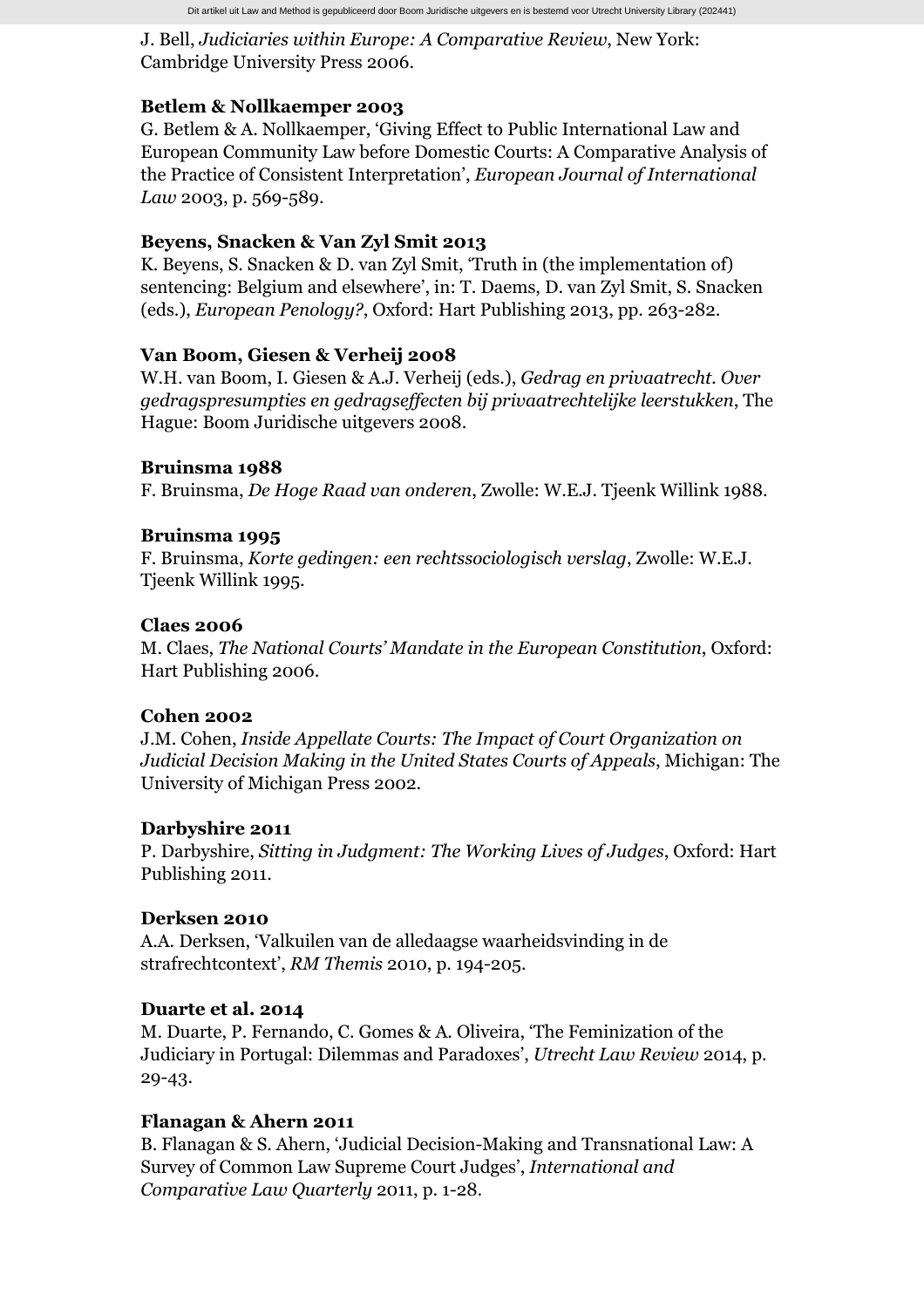## **Gerards 2011**

J. Gerards, 'Pluralism, Deference and the Margin of Appreciation Doctrine', *European Law Journal* 2011, p. 80-120.

## **Van Gestel, Micklitz & Poiares Maduro 2012**

R. van Gestel, H.-W. Micklitz & M. Poiares Maduro, 'Methodology in the New Legal World', *EUI Working Paper Law 2012-2013*.

#### **Hilbink 2008**

L. Hilbink, 'Agents of Anti-Politics: Courts in Pinochet's Chile' in: T. Ginsburg & T. Moustafa (eds.), *Rule by Law: the Politics of Courts in Authoritarian Regimes*, Cambridge: Cambridge University Press 2009, p. 102-131.

## **Hol et al. 2012**

A. Hol et al., 'Special Issue: Highest Courts and Transnational Interaction', *Utrecht Law Review* 2012, nr. 2.

## **Jaremba 2014**

U. Jaremba, *National Judges as EU Law Judges: The Polish Civil Law System*, Leiden/Boston: Martinus Nijhoff Publishers 2014.

#### **Jones 2003**

S. Jones, 'Depth Interviewing', in: C. Seale (ed.), *Researching Society and Culture*, Thousand Oaks: Sage Publications 2003, p. 257-260.

#### **Kapardis 2014**

A. Kapardis, *Psychology and Law: A Critical Introduction*, New York: Cambridge University Press 2014.

#### **Lahaut et al. 2002**

V.M.H.C.J. Lahaut, H.A.M. Jansen, D. van de Mheen & H.F.L. Garretsen, 'Non-Response Bias in a Sample Survey on Alcohol Consumption', *Alcohol & Alcoholism* 2002, p. 256-260.

## **Larouche 2012**

P. Larouche, 'A Vision of Global Legal Scholarship', *Tilburg Law Review* 2012, p. 206-216.

#### **Lazega 2012**

E. Lazega, 'Mapping Judicial Dialogue across National Borders: An Exploratory Network Study of Learning from Lobbying among European Intellectual Property Judges', *Utrecht Law Review* 2012, p. 115-128.

#### **Lollini 2007**

A. Lollini, 'Legal Argumentation Based on Foreign Law: An Example from Case Law of the South African Constitutional Court', *Utrecht Law Review* 2007, p. 60-74.

#### **Mak 2013**

E. Mak, *Judicial Decision-Making in a Globalised World: A Comparative Analysis of the Changing Practices of Western Highest Courts*, Oxford: Hart Publishing 2013.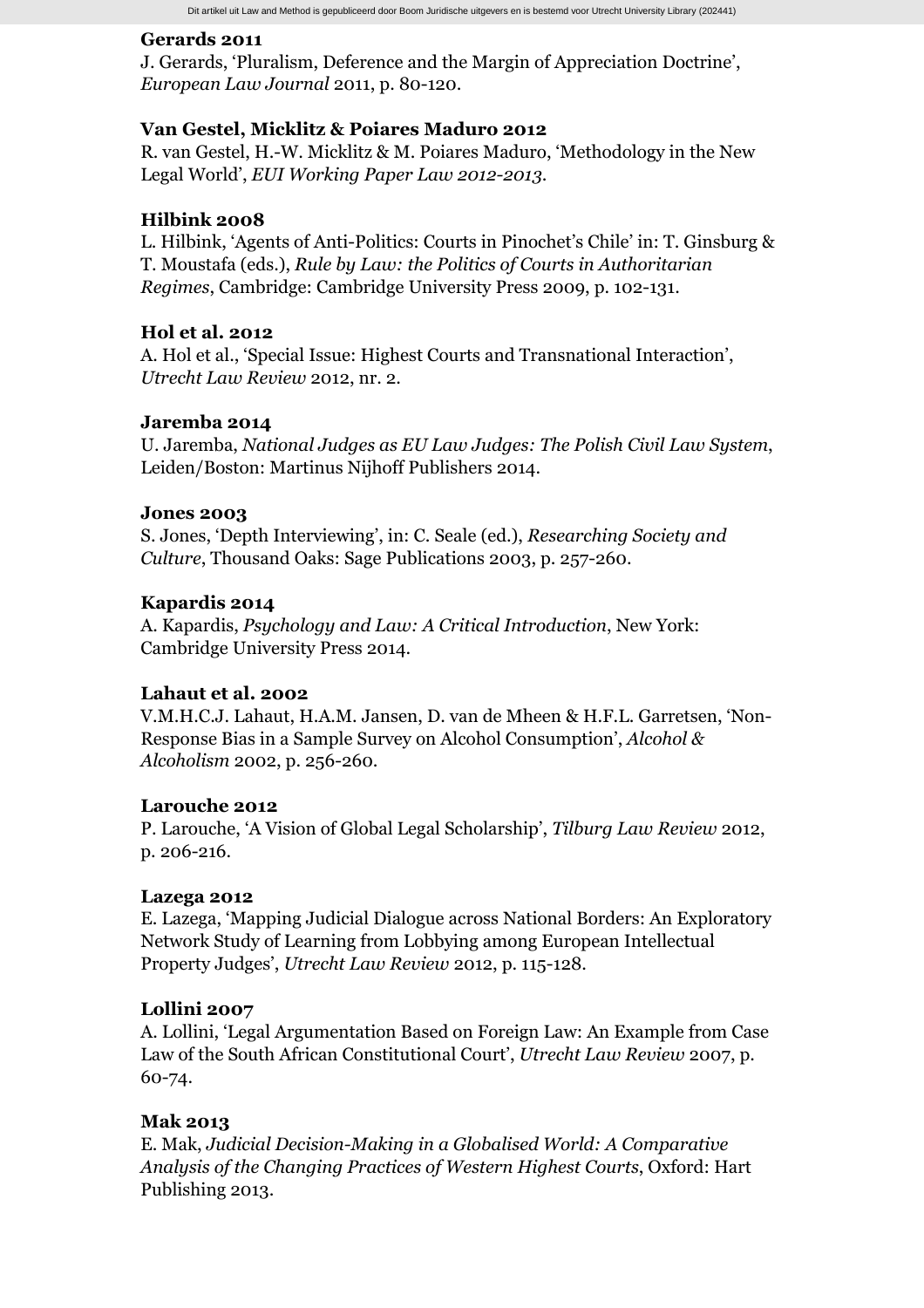#### **Markesinis & Fedtke 2006**

B. Markesinis & J. Fedtke, *Judicial Recourse to Foreign Law*, Abingdon: Routledge-Cavendish 2006.

#### **Maxwell 2005**

J.A. Maxwell, *Qualitative Research Design: An Interactive Approach*, Thousands Oaks: Sage Publications 2005.

#### **Miles & Sunstein 2008**

T.J. Miles & C.R. Sunstein, 'The New Legal Realism', *The University of Chicago Law Review* 2008, p. 831-851.

## **Nowak et al. 2011**

T. Nowak, F. Amtenbrink, M. Hertogh & M. Wissink, *National Judges as European Union Judges: Knowledge, Experiences and Attitudes of Lower Court Judges in Germany and the Netherlands*, The Hague: Eleven International Publishing 2011.

#### **Rachlinski 2012**

J. Rachlinski, 'How Judges Make Decisions', in: R.W.M. Giard (ed.), *Judicial Decision Making in Civil Law: Determinants, Dynamics, and Delusions*, The Hague: Eleven International Publishing, p. 87-108.

#### **Rassin 2007**

E. Rassin, *Waarom ik altijd gelijk heb. Over tunnelvisie*, Schiedam: Scriptum 2007.

#### **Richman 2009**

K.D. Richman, *Courting Change: Queer Parents, Judges, and the Transformation of American Family Law*, New York: New York University Press 2009.

#### **Riesenhuber 2011**

K. Riesenhuber, 'English Common Law versus German *Systemdenken*? Internal versus External Approaches', *Utrecht Law Review* 2011, p. 117-130.

#### **Schrama 2011**

W. Schrama, 'How to Carry out Interdisciplinary Research: Some Experiences with an Interdisciplinary Research Method', *Utrecht Law Review* 2011, p. 147- 162.

#### **Seale 2003**

C. Seale (ed.), *Social Research Methods: A Reader*, London: Routledge 2003.

#### **Seale 2004**

C. Seale (ed.), *Researching Society and Culture*, Thousand Oaks: Sage Publications 2004.

#### **Solanke 2011**

I. Solanke, '"Stop the ECJ"? An Empirical Analysis of Activism at the Court', *European Law Journal 2011*, p. 764-784.

#### **Suchman & Mertz 2010**